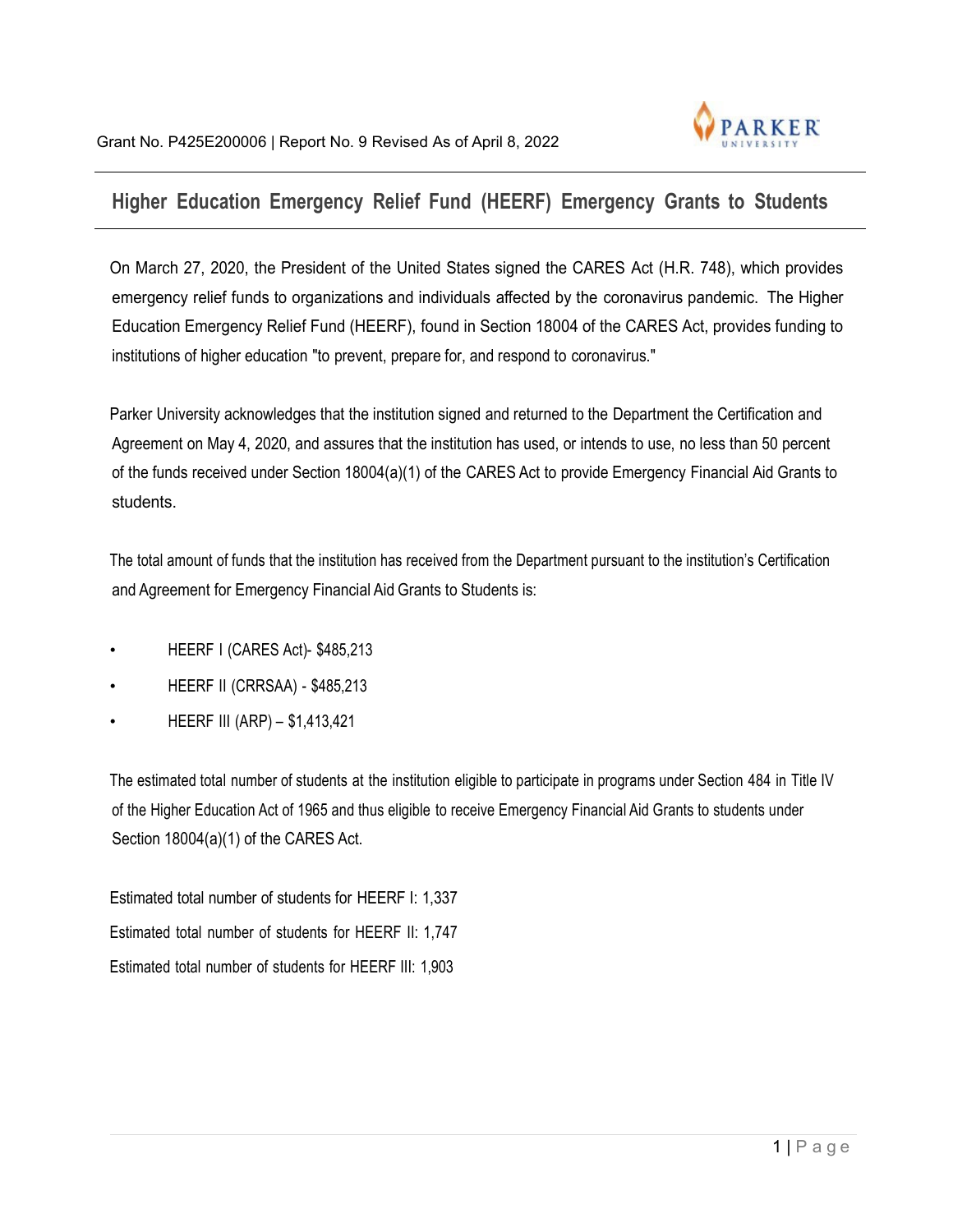The total amount of Emergency Financial Aid Grants distributed to students under Section 18004(a)(1) of the CARES Act as of the date of submission.

| Period                       | <b>HEERF Grant</b> | <b>Funds Disbursed</b> | Number of Students | Comment            |
|------------------------------|--------------------|------------------------|--------------------|--------------------|
| 5/18/2020-6/01/2020          | <b>HEERF I</b>     | \$119,600              | 193                |                    |
| 6/05/2020-7/08/2020          | <b>HEERF I</b>     | \$147,180              | 264                |                    |
| 7/15/2020-8/21/2020          | <b>HEERF I</b>     | \$55,019               | 113                |                    |
| 8/28/2020-9/30/2020          | <b>HEERF I</b>     | \$60,740               | 108                |                    |
| Quarter ending<br>12/31/2020 | <b>HEERF I</b>     | \$38,580               | 62                 |                    |
| Quarter ending<br>3/31/2021  | <b>HEERF I</b>     | \$63,660               | 82                 |                    |
| Quarter ending<br>3/31/2021  | <b>HEERF II</b>    | \$175,100              | 248                |                    |
| Quarter ending<br>6/30/2021  | <b>HEERF II</b>    | \$310,100              | 425                |                    |
| Quarter ending<br>9/30/2021  | <b>HEERF I</b>     | \$434                  | $\mathbf{1}$       | Final disbursement |
| Quarter ending<br>9/30/2021  | <b>HEERF II</b>    | \$13                   | 1                  | Final disbursement |
| Quarter ending<br>12/31/2021 | <b>HEERF III</b>   | \$1,346,800            | 876                |                    |

The method(s) used by the institution to determine which students receive Emergency Financial Aid Grants and how much they would receive under Section 18004(a)(1) of the CARES Act.

Parker University's administration took the following approaches to the disbursement of HEERF I.

All potentially eligible students were electronically notified of the application process developed by the university for these funds from Ms. Alaina Mount, Dean of Student Development. A committee reviews the individual application requests as they are received and recommends distributions of this money to newly approved students on a weekly basis. The U.S. Department of Education has specified that students must meet certain criteria to qualify for these funds. These include: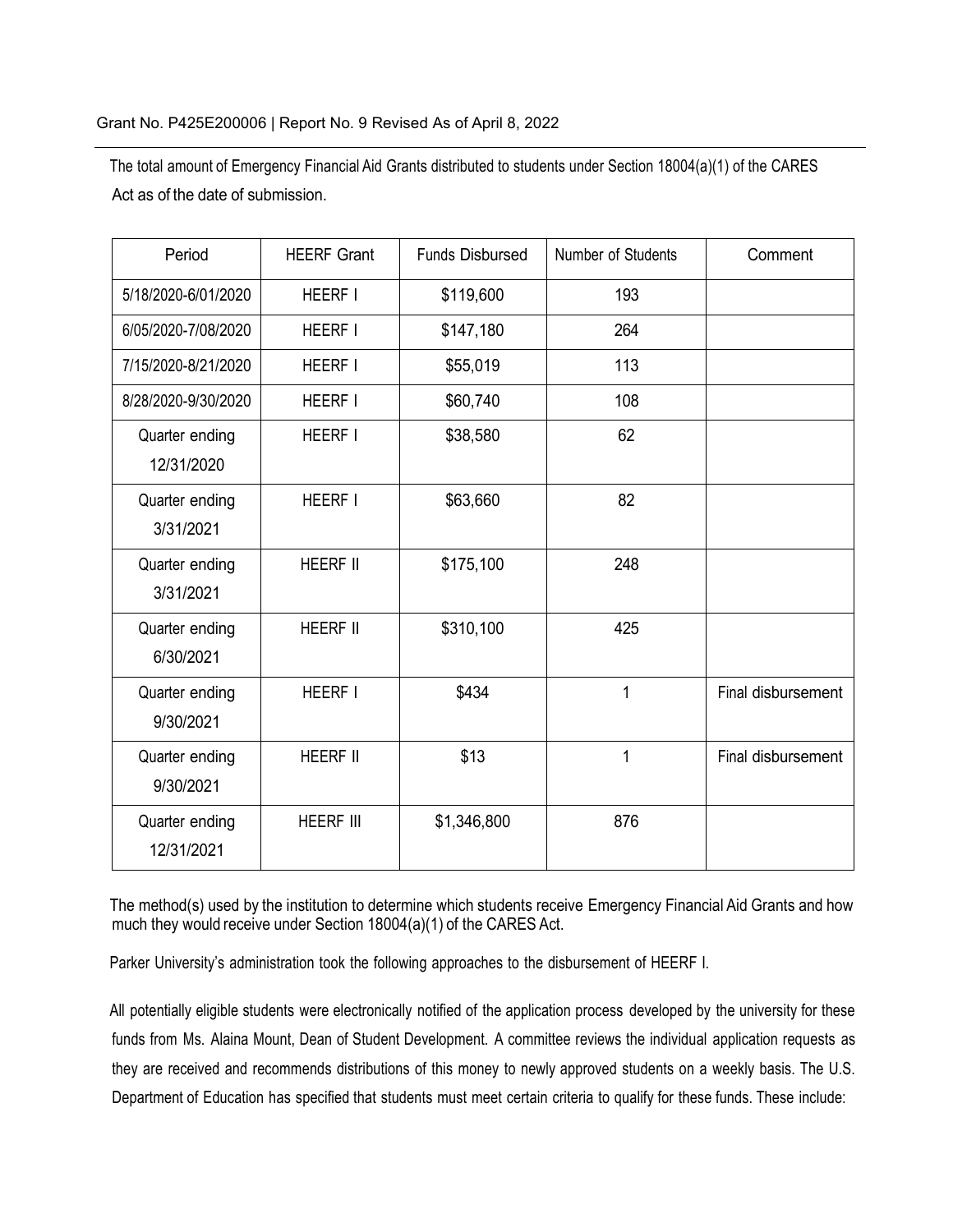Students must be Federal Title IV aid eligible, which has been determined by student's having a completed valid 2019- 2020 Free Application for Federal Student Aid (FAFSA) on file.

Students must meet Title IV aid eligibility criteria including:

- U.S. Citizenship or Eligible noncitizen status
- Be registered with Selective Service (if male)
- Students must have been enrolled at Parker University as of March 13, 2020 (the date at which the national emergency was declared).

Students academic programs must include a requirement to be physically present on campus (i.e., students attending "exclusively" online programs are not eligible for emergency grant funding).

Maximum eligibility tiers were established by the university based upon various student situational experiences. Awards are focused on the six financial categories encouraged by the federal government. These include funding to help students pay for housing, food, childcare, health care, technology and course materials. Distributions to students have ranged between \$300 to \$1,300.

Parker University's administration took the following approaches to the disbursement of HEERF II.

Any Parker student who was actively enrolled in at least one Spring 2021 course was eligible for a HEERF II grant.

- Student must be a U.S. Citizen, Permanent Resident or Eligible Non-Citizen.
- Student must be enrolled in a degree seeking or certificate program Spring 2021.
- Student must have a 2021 processed FAFSA on file and completed verification (if required).
- Have indicated that they have experienced unexpected financial challenges as a result of the coronavirus pandemic related to any component of their cost of attending school - such as tuition, food, housing, health care (including mental health care) or child care.

The HEERF grant is not considered financial aid and will not affect the students' current or future financial aid eligibility.